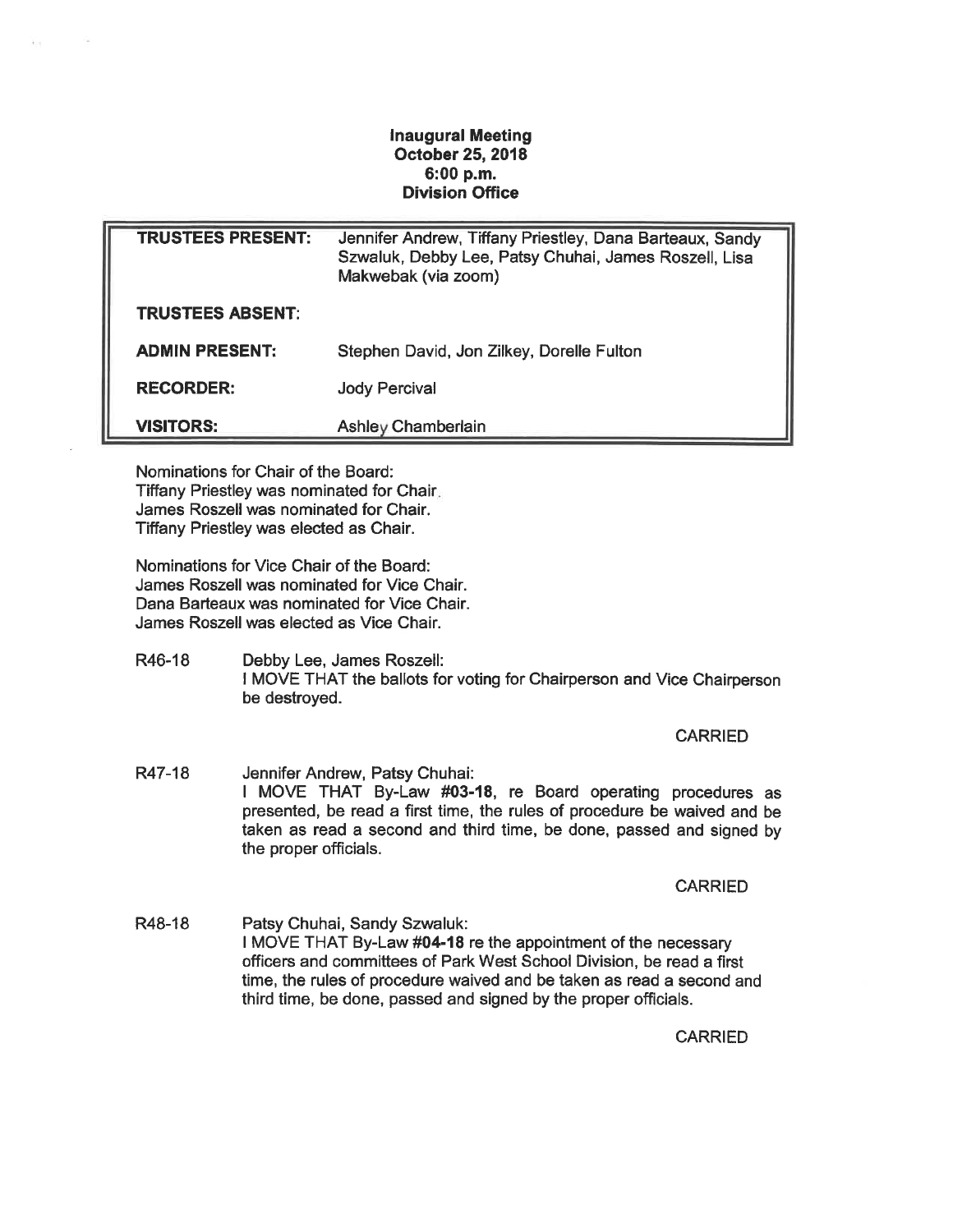R49-18 Debby Lee, Dana Barteaux: I MOVE THAT By-Law #05-18, re Trustees' indemnities, mileage and special meetings rates, be read a first time, the rules of procedure be waived and be taken and read a second and third time, be done, passed and signed by the proper officials.

## CARRIED

R50-18 Jennifer Andrew, Patsy Chuhai: I MOVE THAT By-Law #06-18, re borrowing the sum of 8 million dollars (8,000,000) to meet current expenditures of the board for the current year 2018-19 be read a first time, the rules of procedure be waived and be taken and read a second and third time, be done, passed and signed by the proper officials.

**CARRIED** 

It was decided by consensus to move In-camera at 7:00 p.m Tiffany Priestley left the Chair and James Roszell took over as Chair.

It was decided by consensus to move out of In-camera at 8:27 pm James Roszell left the Chair and Tiffany Priestley took over as Chair.

R51-18

I MOVE THAT we approve the October 1, 2018 purchase by Waywayseecappo First Nation of a 2018 Ford E450 for \$94, 417. 50. The wheel chair accessible vehicle is to be used solely by the Waywayseecappo Community School. Therefore this purchase and motion are in accordance with the Letter of Understanding between Waywayseecappo First Nation and Park West School Division signed and dated in September 2016.

## CARRIED

R52-18 I MOVE THAT we approve the proposed spending from Waywayseecappo's surplus regarding the term position of full-time administrative assistant to support Waywayseecappo's Education Director. This spending and motion are in accordance with the Letter of Understanding between Waywayseecappo First Nation and Park West School Division signed and dated in September 2016.

**CARRIED** 

It was decided by consensus to adjourn to meet again in regular session at 6:00 pm on Thursday, November 8th, 2018, at the Birtle Division Office.